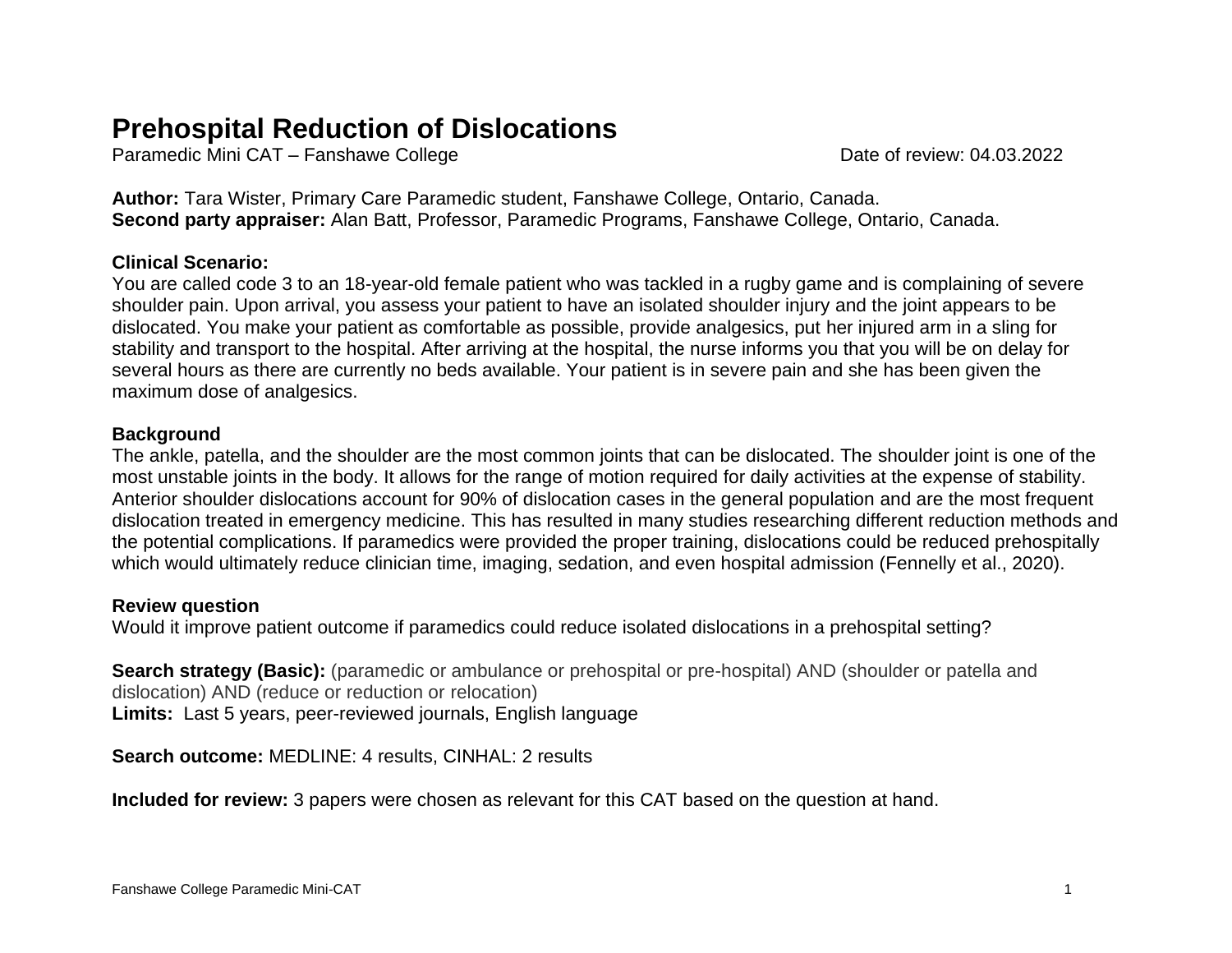| Title, author,<br>year                                                                                                                                                                                   | <b>Study Design</b>                                                                                                                                                                                                                                                                                                                                            | <b>Population</b>                                                                                                                                                            | <b>Intervention</b>                                                                                                                                                                                                                                                                                                                                                                                                     | <b>Results</b>                                                                                                                                                                                                                                                                                                                                                                                                                                                                                                                                                                                                                         | Strengths $(+)$ &<br>Weaknesses (-)                                                                                                                                                                                                                                                                                                                                                                                                                                                                                                                                                                                                                                                                      |
|----------------------------------------------------------------------------------------------------------------------------------------------------------------------------------------------------------|----------------------------------------------------------------------------------------------------------------------------------------------------------------------------------------------------------------------------------------------------------------------------------------------------------------------------------------------------------------|------------------------------------------------------------------------------------------------------------------------------------------------------------------------------|-------------------------------------------------------------------------------------------------------------------------------------------------------------------------------------------------------------------------------------------------------------------------------------------------------------------------------------------------------------------------------------------------------------------------|----------------------------------------------------------------------------------------------------------------------------------------------------------------------------------------------------------------------------------------------------------------------------------------------------------------------------------------------------------------------------------------------------------------------------------------------------------------------------------------------------------------------------------------------------------------------------------------------------------------------------------------|----------------------------------------------------------------------------------------------------------------------------------------------------------------------------------------------------------------------------------------------------------------------------------------------------------------------------------------------------------------------------------------------------------------------------------------------------------------------------------------------------------------------------------------------------------------------------------------------------------------------------------------------------------------------------------------------------------|
| Management of<br>prehospital shoulder<br>dislocation: feasibility<br>and need of reduction<br>Authors: T. Helfen ·<br>B. Ockert · P. Pozder<br>$\cdot$ M. Regauer $\cdot$ F.<br>Haasters<br>July 9, 2015 | Prospective, multi-<br>centre cohort study.<br>16 study centres in<br>Germany and Austria.<br>The study took place<br>over the course of 12<br>months.<br>The aim of the study<br>was to evaluate the<br>feasibility of shoulder<br>reduction in pre-<br>hospital practice.<br>Inclusion criteria:<br>clinically manifested<br>shoulder dislocation.<br>LOE: 3 | Emergency<br>physicians performed<br>reduction.<br>70 patients with<br>isolated shoulder<br>dislocations<br>(70% male, 30%<br>female).<br>>16 years of age<br>Mean age: 40.2 | All 70 patients with a<br>dislocated shoulder<br>were treated.<br>A reduction or trial of<br>reduction took place<br>in 47 (66.6%) of<br>cases.<br>4 different techniques<br>were applied for<br>reduction: Arlt (4.2%),<br>Hippocrates (60%),<br>scapular manipulation<br>(25.5%), and self-<br>reduction (4.2%).<br>95.8% of patients<br>received pain<br>medication, 4.2% did<br>not receive any pain<br>medication. | 66.7% of dislocations<br>occurred in sport and<br>33.3% occurred at<br>work or other.<br>Hippocrates was the<br>more favoured<br>method for reduction<br>by emergency<br>physicians.<br>In 70 (100%)<br>patients, perfusion of<br>affected extremity<br>was without<br>pathological findings<br>after reduction.<br>In 7 patients (10%)<br>investigation showed<br>neurological<br>pathologies.<br>In those 7 patients<br>(10%) neurological<br>pathologies declined<br>after reduction.<br>90% of patients were<br>immobilized after<br>reduction.<br>Surgeons had a<br>greater first attempt<br>success rate of<br>reduction (72.3%) | (+) Multi-centre study.<br>(+) A cohort study<br>was the appropriate<br>method to measure<br>results.<br>(+) Different methods<br>of reduction were<br>attempted.<br>(+) Adequate age<br>distribution.<br>(+) Clearly focused<br>issue discussed and<br>studied.<br>(+) Objective<br>comparison and<br>analysis made.<br>(+) Results displayed<br>quantitatively.<br>(+) Compliance with<br>ethical requirements.<br>(+) Peer reviewed.<br>(-) Does not confirm<br>percentage of<br>successful<br>reductions.<br>(-) No randomization<br>or blinding.<br>(-) No follow-up post<br>reduction of affected<br>joint.<br>(-) Small sample size.<br>(-) Uneven<br>distribution of male vs<br>female patients. |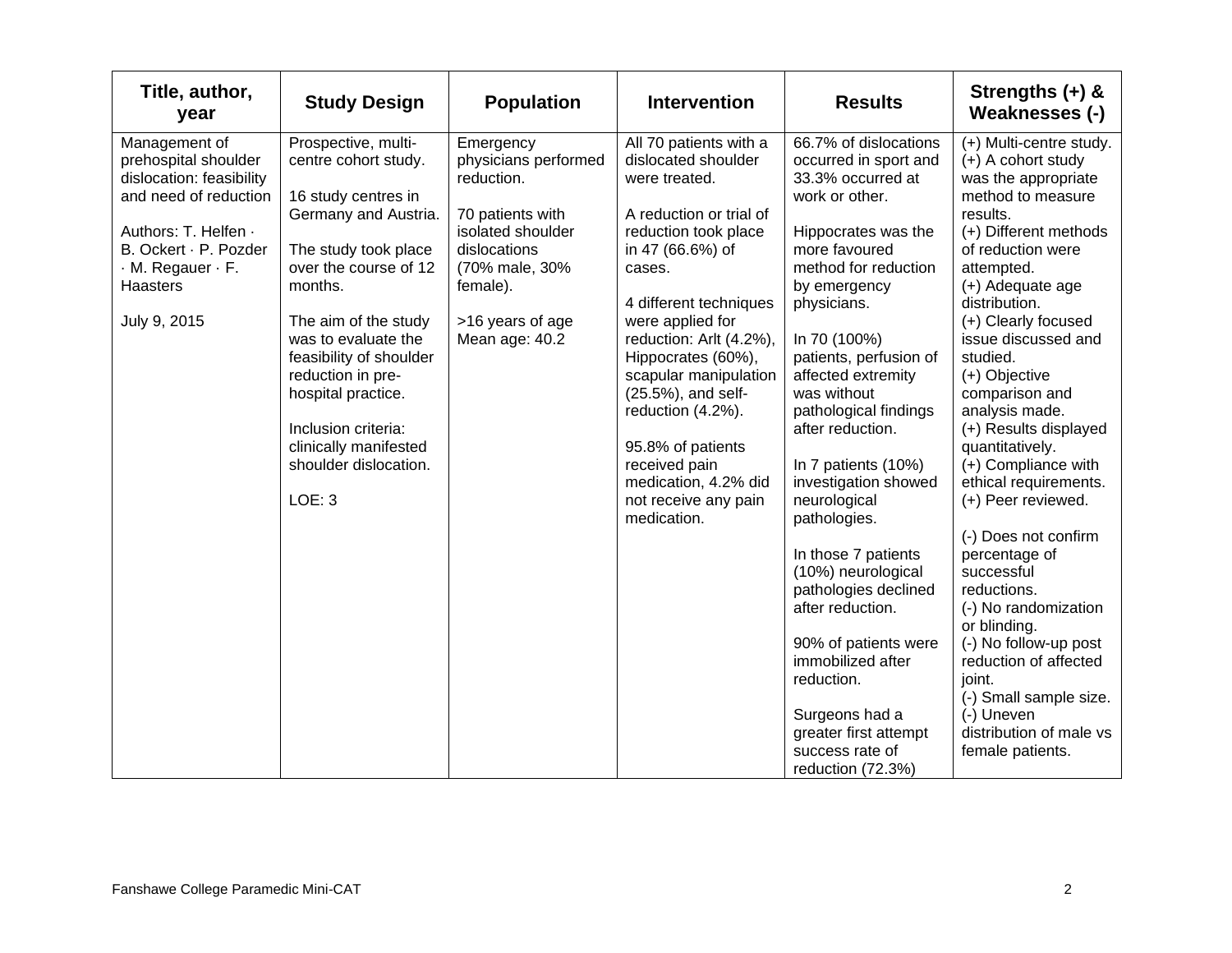| Title, author,<br>year                                                                                                                                                                                                       | <b>Study Design</b>                                                                                                                                                                                                                                                                                                                                                                         | <b>Population</b>                                                                                                                                                                                                                                                          | <b>Intervention</b>                                                                                                           | <b>Results</b>                                                                                                                                                                                                                                                                                                                                                                                       | Strengths $(+)$ &<br>Weaknesses (-)                                                                                                                                                                                                                                                                                                                                                                                                                                   |
|------------------------------------------------------------------------------------------------------------------------------------------------------------------------------------------------------------------------------|---------------------------------------------------------------------------------------------------------------------------------------------------------------------------------------------------------------------------------------------------------------------------------------------------------------------------------------------------------------------------------------------|----------------------------------------------------------------------------------------------------------------------------------------------------------------------------------------------------------------------------------------------------------------------------|-------------------------------------------------------------------------------------------------------------------------------|------------------------------------------------------------------------------------------------------------------------------------------------------------------------------------------------------------------------------------------------------------------------------------------------------------------------------------------------------------------------------------------------------|-----------------------------------------------------------------------------------------------------------------------------------------------------------------------------------------------------------------------------------------------------------------------------------------------------------------------------------------------------------------------------------------------------------------------------------------------------------------------|
|                                                                                                                                                                                                                              |                                                                                                                                                                                                                                                                                                                                                                                             |                                                                                                                                                                                                                                                                            |                                                                                                                               | compared to<br>anaesthetists (35.3%)<br>There is no obvious<br>contraindication for<br>emergency<br>physicians to reduce<br>dislocated shoulders<br>in the pre-hospital<br>setting (Helfen et al.,<br>2015).                                                                                                                                                                                         | (-) Excluded patients<br>under 16 years of<br>age.<br>(-) No specific<br>technique<br>recommended.<br>(-) Limited<br>geographical area.                                                                                                                                                                                                                                                                                                                               |
| Medical speciality,<br>medication or skills:<br>key factors<br>of prehospital joint<br>reduction<br>Georg Siebenbürger,<br>Christian Zeckey,<br>Julian Fürmetz,<br>Wolfgang Böcker,<br><b>Tobias Helfen</b><br>March 7, 2018 | Prospective, multi-<br>center cohort study.<br>Investigating the<br>management of<br>shoulder, patella, and<br>ankle joint<br>dislocations and<br>correlation between<br>skill level of<br>physicians and<br>successful<br>reductions.<br>The anonymous<br>study was conducted<br>from May $2012 - May$<br>2015.<br>16 emergency<br>physician rescue<br>stations in Germany<br>and Austria. | Emergency<br>physicians performed<br>the reduction.<br>61 (51.7%)<br>anaesthesiologists,<br>41 (34.5%) surgeons,<br>16 (13.5%) other<br>specialty.<br>118 patients with<br>isolated dislocated<br>joints (60.2% male,<br>39.8% female).<br>>16 years old<br>Mean age: 40.1 | Reduction attempt<br>was performed on 97<br>(82.2%) of all<br>patients.<br>65% of patients<br>received analgesia<br>for pain. | Reduction of patella<br>95.5% of patients<br>with success rate of<br>100%.<br>Reduction of ankle<br>joints 84.1% of<br>patients with success<br>rate of 54.1%.<br>Reduction of shoulder<br>joints 60.6% of<br>patients with success<br>rate of 70%.<br>No correlation<br>between pain and<br>success of reduction.<br>Surgeons had a<br>greater first attempt<br>success rate of<br>reduction of the | (+) Multi-centre study.<br>(+) Clear and focused<br>research question.<br>(+) All outcomes<br>considered.<br>$(+)$ No bias in<br>population selection.<br>(+) Peer reviewed.<br>(+) Results displayed<br>quantitatively.<br>(-) No follow-up post<br>reduction of affected<br>joints.<br>(-) Small sample size.<br>(-) Limited<br>geographical area.<br>(-) No specific<br>technique<br>recommended.<br>(-) Excluded patients<br>under 16 years of age<br>from study. |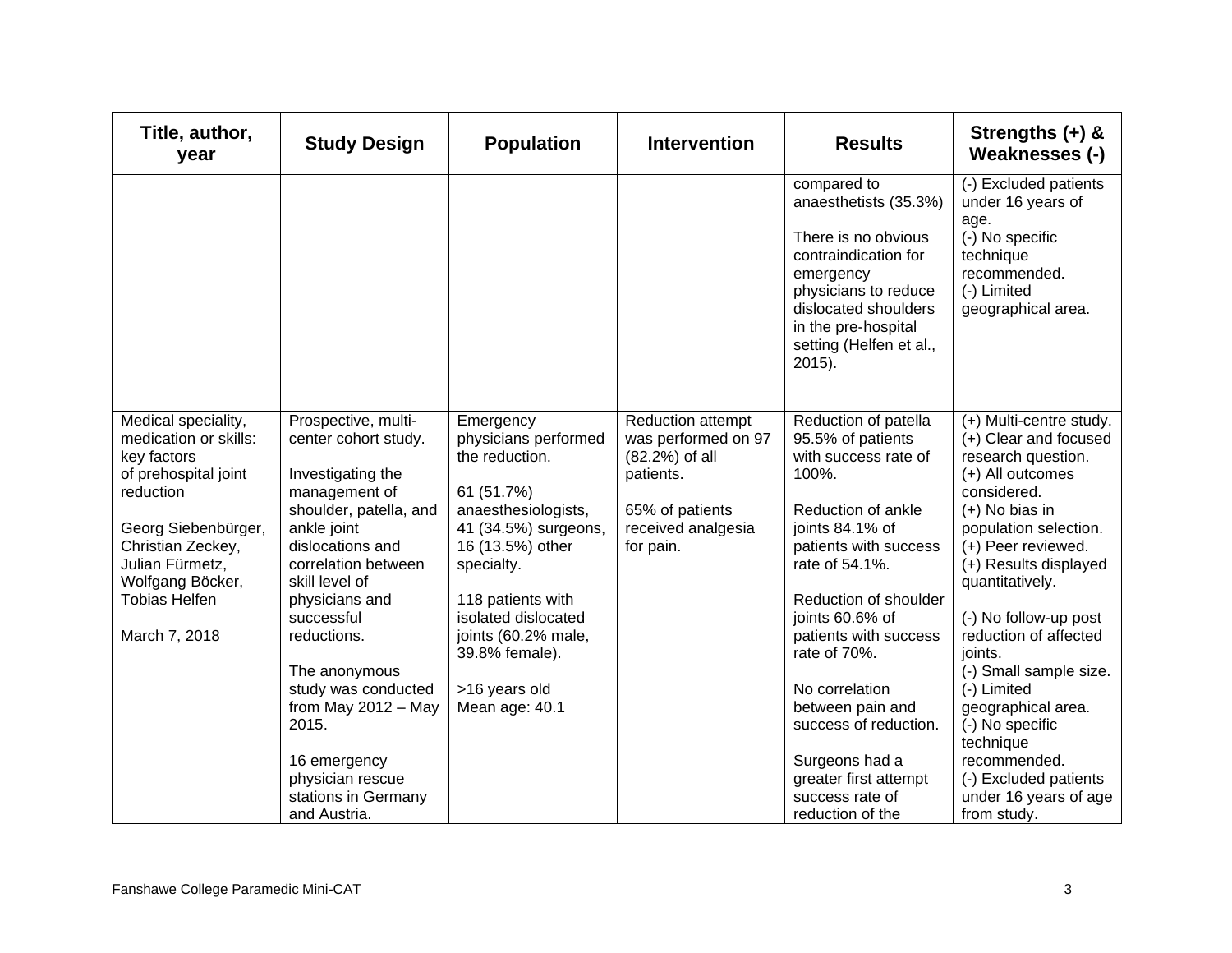| Title, author,<br>year                                                                                                                                                | <b>Study Design</b>                                                                                                            | <b>Population</b>                                                                                              | <b>Intervention</b>                                                                                                                                                          | <b>Results</b>                                                                                                                                                                                                                           | Strengths (+) &<br>Weaknesses (-)                                                                                                                                            |
|-----------------------------------------------------------------------------------------------------------------------------------------------------------------------|--------------------------------------------------------------------------------------------------------------------------------|----------------------------------------------------------------------------------------------------------------|------------------------------------------------------------------------------------------------------------------------------------------------------------------------------|------------------------------------------------------------------------------------------------------------------------------------------------------------------------------------------------------------------------------------------|------------------------------------------------------------------------------------------------------------------------------------------------------------------------------|
|                                                                                                                                                                       | Inclusion criteria:<br>evident joint<br>dislocation.<br>LOE: 3                                                                 |                                                                                                                |                                                                                                                                                                              | shoulder (73.2%)<br>comparted to<br>anaesthetists (31.1%)<br>compared to other<br>specialties (25%).                                                                                                                                     |                                                                                                                                                                              |
|                                                                                                                                                                       |                                                                                                                                |                                                                                                                |                                                                                                                                                                              | Surgeons had a<br>greater first attempt<br>success rate of<br>reduction of the ankle<br>(87.8%) compared to<br>anaesthesiologists<br>(83.6%) compared to<br>other specialties<br>$(37.5\%)$ .<br>Surgeons had a<br>greater first attempt |                                                                                                                                                                              |
|                                                                                                                                                                       |                                                                                                                                |                                                                                                                |                                                                                                                                                                              | success rate of<br>reduction of the<br>patella (90.2%)<br>compared to<br>anaesthesiologists<br>(88.5%) compared to<br>other specialties<br>$(87.5\%)$ .                                                                                  |                                                                                                                                                                              |
| A systematic review<br>of pre-hospital<br>shoulder reduction<br>techniques for<br>anterior shoulder<br>dislocation and the<br>effect on patient<br>return to function | Systemic review<br>Trauma and<br>orthopedics, Royal<br>United Hospital and<br>Stoke Mandeville<br>Hospital,<br>United Kingdom. | 181 patients were<br>included in the 4<br>studies.<br>Inclusion criteria:<br>sports or wilderness<br>injuries. | First attempt success<br>rate of shoulder<br>reduction ranged<br>from 54% - 94.9%.<br>7 techniques were<br>used to reduced<br>shoulder dislocations<br>in the 4 studies: (1) | No acute<br>complications<br>reported following<br>reduction.<br>Any neurological<br>deficits from injury<br>improved after the<br>shoulder reduction.                                                                                   | $(+)$ 4 relevant studies<br>were included.<br>(+) Addressed a<br>clearly focused<br>question.<br>(+) Peer reviewed.<br>(+) Results of all<br>studies clearly<br>compared and |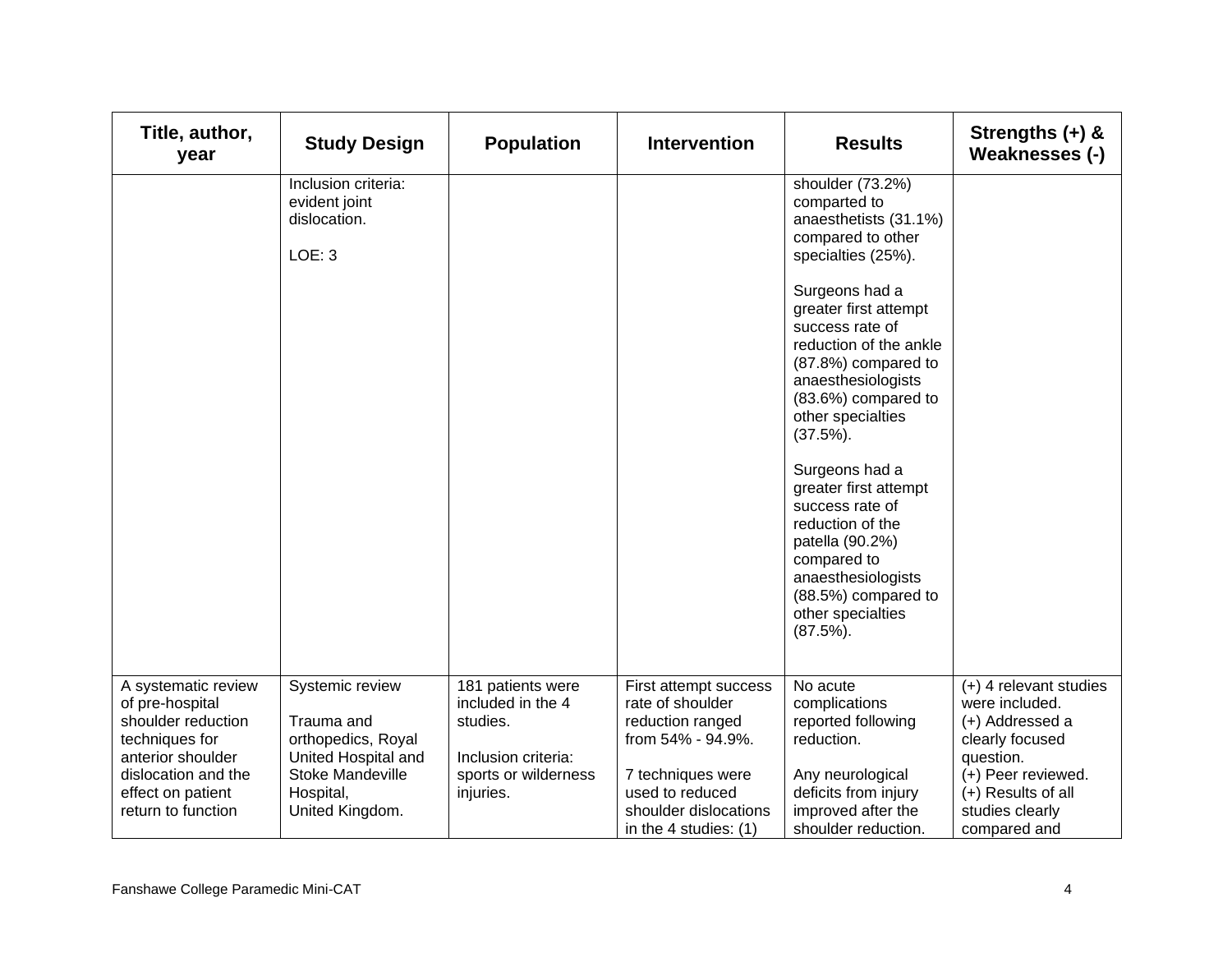| Title, author,<br>year                                                                                                                          | <b>Study Design</b>                                                                                                                                                                                         | <b>Population</b>                                                                                                            | <b>Intervention</b>                                                                                                                                                                                                                | <b>Results</b>                                                                                                                                                                                                                                                                                                                                                                                                                                                                                                                                                                                                                                       | Strengths $(+)$ &<br>Weaknesses (-)                                                                                                                                                                                                                                                                                    |
|-------------------------------------------------------------------------------------------------------------------------------------------------|-------------------------------------------------------------------------------------------------------------------------------------------------------------------------------------------------------------|------------------------------------------------------------------------------------------------------------------------------|------------------------------------------------------------------------------------------------------------------------------------------------------------------------------------------------------------------------------------|------------------------------------------------------------------------------------------------------------------------------------------------------------------------------------------------------------------------------------------------------------------------------------------------------------------------------------------------------------------------------------------------------------------------------------------------------------------------------------------------------------------------------------------------------------------------------------------------------------------------------------------------------|------------------------------------------------------------------------------------------------------------------------------------------------------------------------------------------------------------------------------------------------------------------------------------------------------------------------|
| Joseph T. Fennelly,<br>Lysander Gourbault,<br>Gregory Neal-Smith,<br>Akhilesh Pradhan,<br>Venkat Gade,<br>Jonathan A. Baxter<br>August 12, 2020 | This study assesses<br>the risk of<br>complication of<br>shoulder reduction in<br>a pre-hospital setting<br>and which technique<br>has the highest<br>success rate<br>(Fennelly et al.,<br>2020).<br>LOE: 2 | Each study reported<br>reduction techniques<br>for anterior shoulder<br>dislocations.<br>Mean age range of:<br>$40.1 - 42.0$ | Hippocratic<br>maneuver, (2) self-<br>reduction, (3) external<br>rotation maneuver,<br>(4) Stimson's<br>technique, (5)<br>traction/counter-<br>traction, (6) a novel 5-<br>step technique, and<br>(7) other unnamed<br>techniques. | No significant<br>correlation between<br>pain and success of<br>reduction.<br>The highest success<br>rate for first reduction<br>attempt was<br>observed in the study<br>of Bokor-Billman et<br>al. using their<br>unnamed technique<br>at 94.9%.<br>Within the studies,<br>surgeons showed the<br>highest first attempt<br>success rate of<br>reduction compared<br>to other specialties.<br>There is no preferred<br>technique.<br>No documented data<br>in any of the studies<br>in regards to patient's<br>function post<br>reduction.<br>Suggested that<br>earlier shoulder<br>reduction reduces<br>risk of an unstable<br>joint in the future. | displayed<br>quantitatively.<br>(-) Small sample size.<br>(-) Sample population<br>only included active<br>people. Excluded<br>elderly and young.<br>(-) No research<br>regarding post<br>reduction function of<br>affected extremity.<br>(-) Research does not<br>compare in hospital<br>reduction to<br>prehospital. |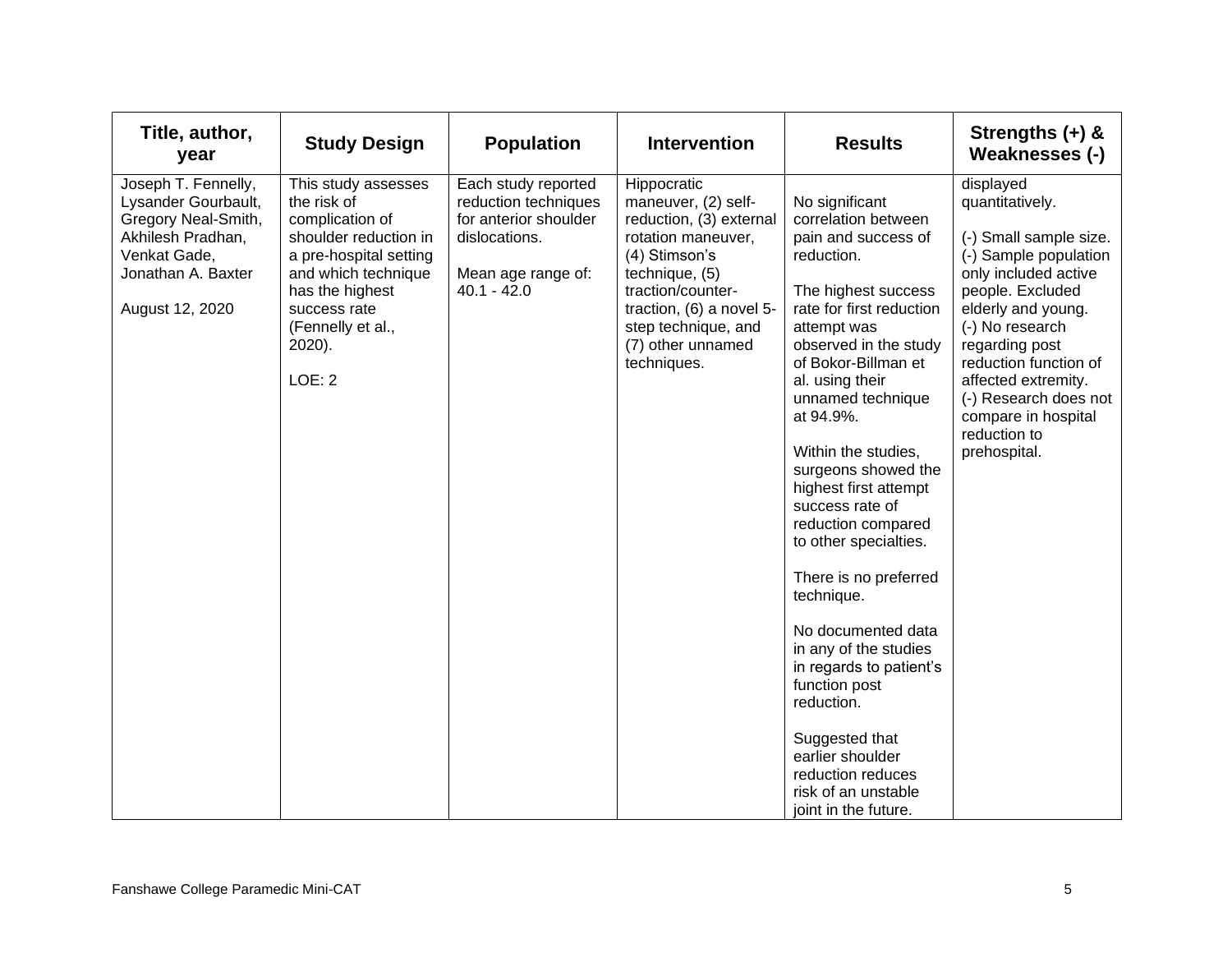#### **Comments:**

There is only a small amount of evidence supporting prehospital shoulder joint reduction and even less evidence supporting ankle and patella reduction. Skill of the physician was a larger factor than the actual method of reduction when it came to success. All sample sizes in the studies were small and geographically limited.

#### **Considerations:**

Preclinical treatment of a dislocated joint is complex. With the appropriate clinical judgement and expertise, the reduction of a joint in a prehospital setting can be a safe and viable option (Fennelly et al., 2020). Current data depicts a prehospital reduction to decrease neurovascular stress, muscle spasm, and pain. However, further research is still needed. These studies were performed where there was no paramedic intervention and only emergency physicians were performing the reductions. The level of education and skill are not comparable. Several different reduction techniques were performed and not one is proven to be superior over the other.

#### **Clinical bottom line:**

Due to the lack of high-quality evidence supporting prehospital joint reduction, clinical practice cannot be changed for paramedics at this time.

#### **References**

- Fennelly, J. T., Gourbault, L., Neal-Smith, G., Pradhan, A., Gade, V., & Baxter, J. A. (2020). A systematic review of prehospital shoulder reduction techniques for anterior shoulder dislocation and the effect on patient return to function. *Chinese Journal of Traumatology*, *23*(5), 295–301. https://doi.org/10.1016/j.cjtee.2020.08.003
- Helfen, T., Ockert, B., Pozder, P., Regauer, M., & Haasters, F. (2015). Management of prehospital shoulder dislocation: Feasibility and need of reduction. *European Journal of Trauma and Emergency Surgery*, *42*(3), 357–362. https://doi.org/10.1007/s00068-015-0545-5
- Siebenbürger, G., Zeckey, C., Fürmetz, J., Böcker, W., & Helfen, T. (2018). Medical speciality, medication or skills: Key factors of prehospital joint reduction. A prospective, Multicenter Cohort Study. *European Journal of Trauma and Emergency Surgery*, *44*(4), 637–642. https://doi.org/10.1007/s00068-018-0933-8